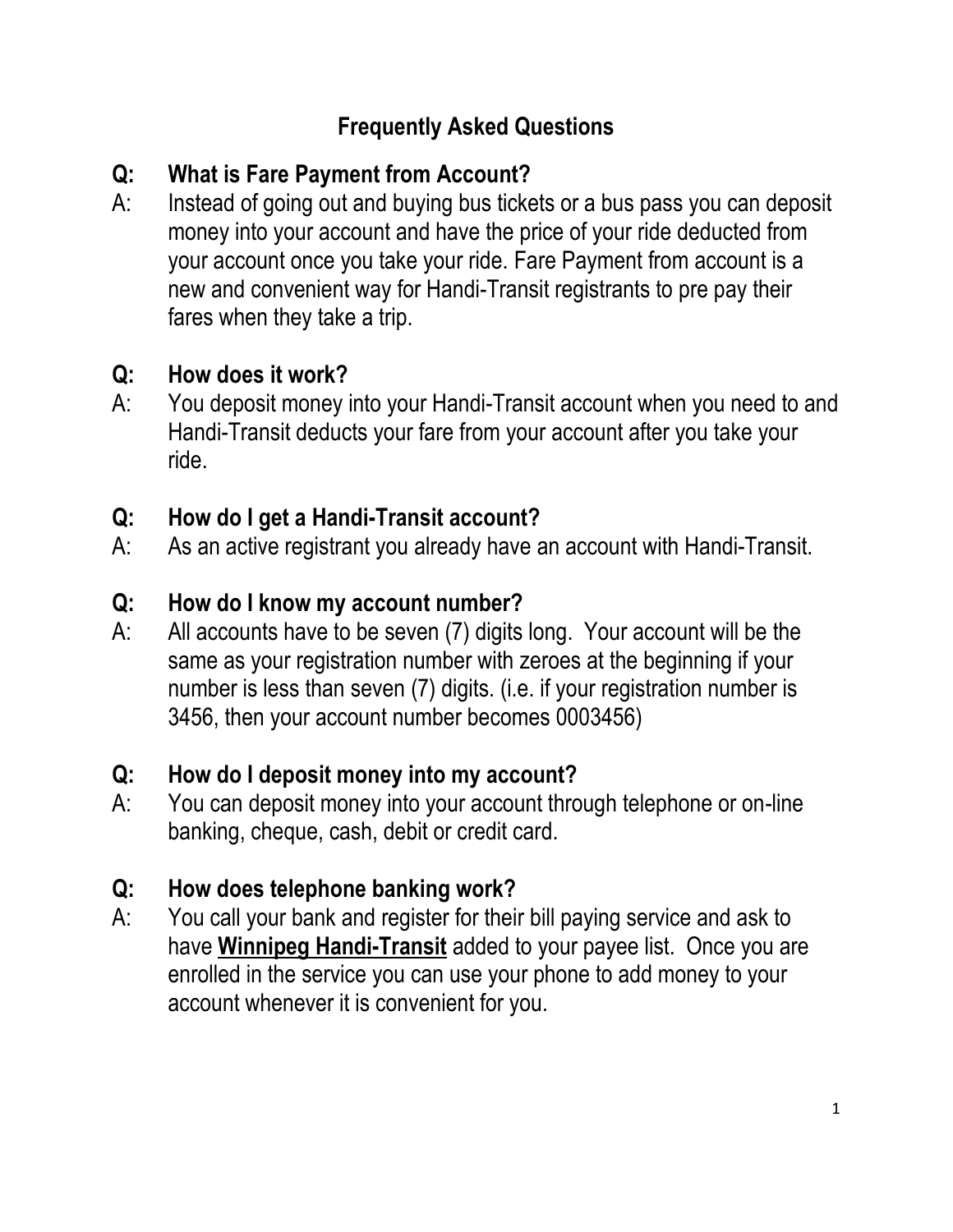## **Q: How does on-line banking work?**

A: You call your bank and register for their bill payment service and ask to have **Winnipeg Handi-Transit** added to your payee list. Once you are enrolled in the service you can go on-line and add money to your account whenever it is convenient for you.

### **Q: Can I still pay with a cheque or cash?**

A: Yes, you can mail a cheque to our offices at **Unit B 414 Osborne Street, Winnipeg, MB R3L 2A1** and once we receive your cheque we will deposit the amount of the cheque into your account (you have to allow at least five business days for processing). If you want to add money to your account with cash, you or someone on your behalf must come to our offices in person to have our staff deposit the cash into your account. We do not accept cash through the mail.

## **Q: Can I use my debit card to add money to my account?**

A: Yes, but you would have to come to our offices in person to use your debit card, or you can use your debit card at your bank or credit union to add money to your account.

### **Q: Can I use my credit card to add money to my account?**

A: Yes, you can call our offices at 204-986-5722 and provide us with your credit card information and the amount you want to add to your account and our staff will deposit it into your account.

## **Q: How do I know what my balance is?**

A: If you want to know your balance you can call 204-986-5711 and our automated system will guide you with questions so that you can learn how much money you have in your account; or you can call 204-986-5722 and one of our customer service representatives will look up your information and tell you your balance.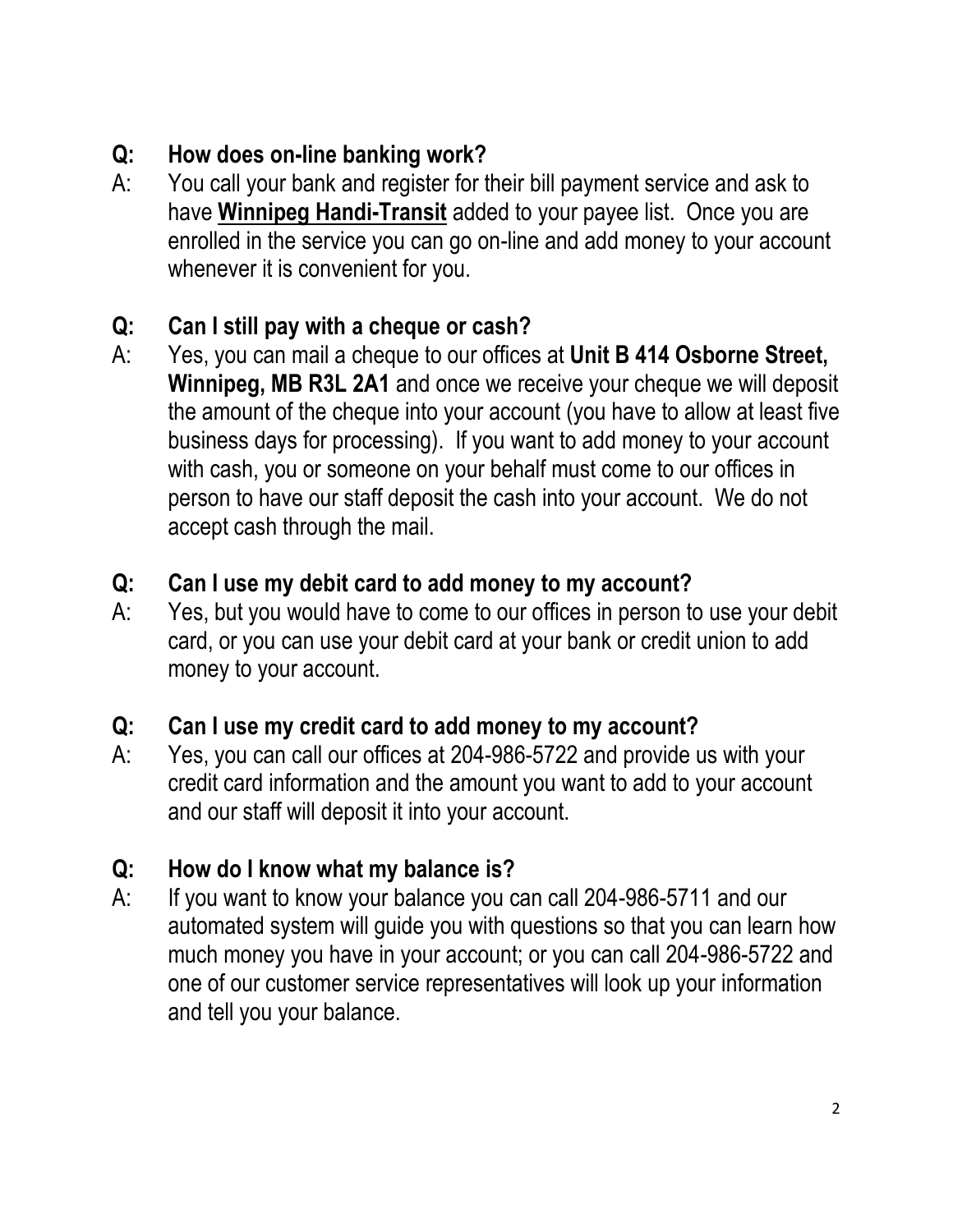- **Q: Will I get a statement each month telling me how much money I have in my account?**
- A: No, an individual statement can be provided, but has to be requested by calling 204-986-5722 and we will mail your statement to you.

#### **Q: Do I need to have a bank account in order to use the fare payment from account option?**

A: No, you can add money to your account by sending or bringing in a cheque or cash, or sending us a cheque through the mail.

### **Q: Will I still be able to use tickets or buy a bus pass.**

A: Yes, both bus passes and tickets will still be available for purchase, however we encourage you to move to the automated pre-paid method as product will be discontinued at the same time that the conventional transit discontinues product.

#### **Q: Can I still use cash to pay for my ride?**

A: Yes, however, anyone choosing to pay with cash will not be eligible for the reduced fares and will have to pay a full regular fare.

### **Q: Why are you changing the way we pay for our rides?**

A: Handi-Transit will be offering the same fares as regular transit including the reduced senior, youth and post-secondary fares. In order to be able to determine that you are eligible for the reduced fares you must be a registered client and pay through the fare payment from account option.

### **Q: I have a friend who usually goes with me, how do they pay?**

A: Friends who accompany you will have to pay the regular adult fare, or you can have their fare deducted from your account then they would only pay the ticket amount.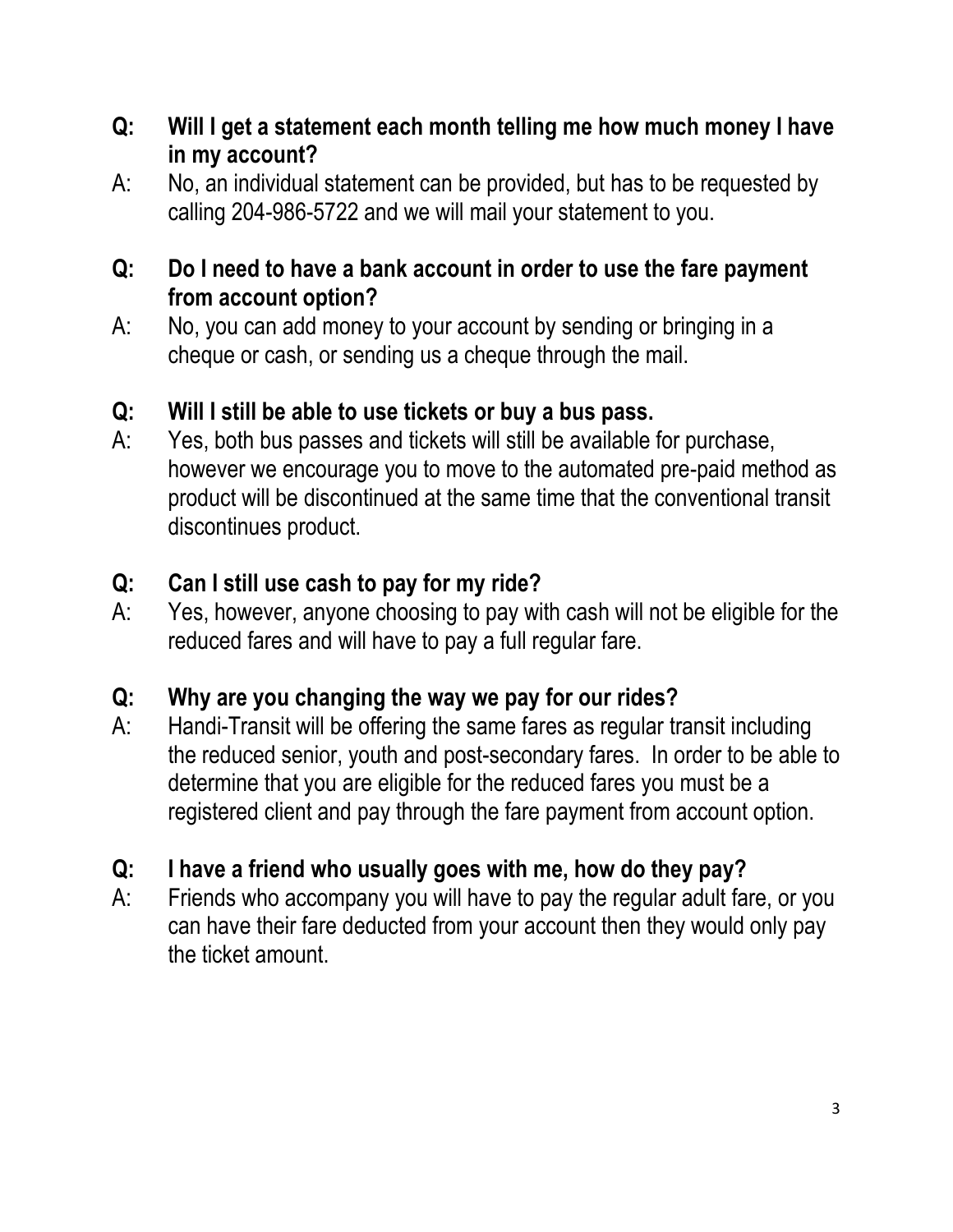#### **Q: I have a mandatory attendant who always travels with me, how will they pay?**

A: A mandatory attendant is determined to be required when you come in for your functional assessment. If Handi-Transit has assessed that you require a mandatory attendant with you when you travel, your mandatory attendant will ride for free.

### **Q: Can I book a ride if I don't have any money in my account?**

- A: No, you must have money in your account when you call to book your ride, the fare will be deducted from your account after you take your ride. **It is important to note** that if you have any outstanding balances (i.e. no show charges, or fare owing charges) they will be automatically deducted from any existing or deposited funds in your account. If you have outstanding charges, when making deposits into your account, please ensure that you deposit sufficient funds to cover your charges and any trips that you may be taking in the foreseeable future.
- **Q: How long do I have to wait to book a trip after I use telephone banking or on-line banking to add money to my account?**
- A: Most financial institutions need two (2) full business days to have your money transferred to the Winnipeg Handi-Transit account once you have added money to your account by telephone or on-line banking.
- **Q: I only use Handi-Transit during the winter months; do I have to pay for my rides through an account?**
- A: In order to take advantage of the reduced fares, registrants must pay for their ride through account, although the option of paying a regular full fare with cash will still be available.

### **Q: How do I close my account with Handi-Transit?**

A: When your file becomes inactive with Handi-Transit your account is automatically closed. If you have funds in your account of \$10.00 or more at the time that you wish to close your account, we would refund your